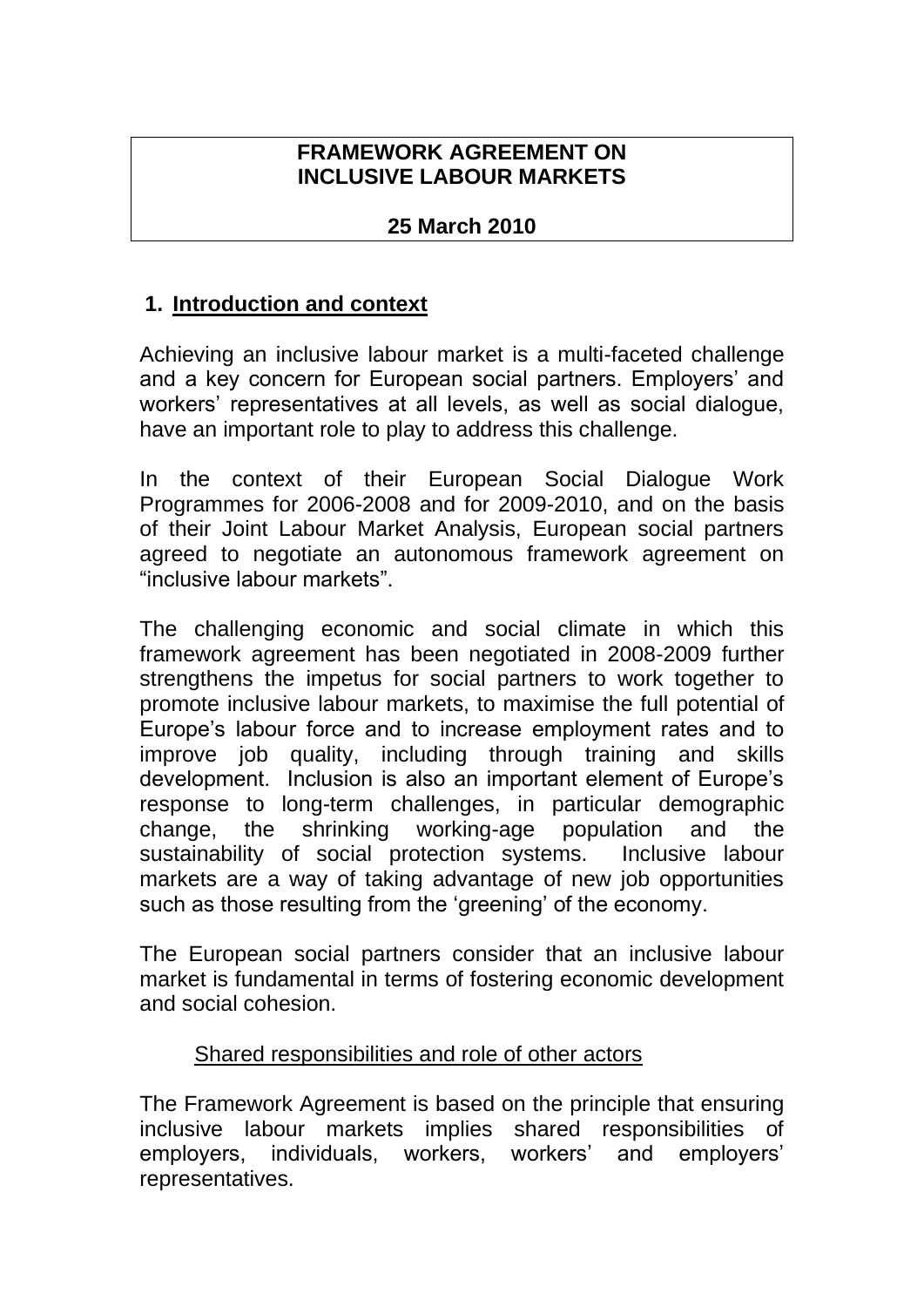The social partners are aware of the fact that achieving an inclusive labour market does not depend exclusively on their action. Public authorities and other actors have responsibilities in terms of ensuring that there is a framework which encourages and promotes inclusive labour markets. In this context, measures are also necessary, for example in terms of education and training, health, housing, transport, regional and local development. Annex 1 contains a non-exhaustive list of recommendations to public authorities and other actors. Synergies and partnerships need to be developed between different actors in order to increase the effectiveness of such measures.

The European social partners furthermore highlight that, alongside this framework agreement, there exist several European legislative and non-legislative instruments of which the implementation and application is particularly relevant in order to achieve the aims and principles set out in this framework agreement. A non-exhaustive list of the instruments concerned can be found in annex 2.

# **2. Aim of the agreement**

The main aim of the Framework Agreement is to:

- ➢ Consider the issues of access, return, retention and development with a view to achieving the full integration of individuals in the labour market;
- ➢ Increase the awareness, understanding and knowledge of employers, workers and their representatives of the benefits of inclusive labour markets;
- ➢ Provide workers, employers and their representatives at all levels with an action-oriented framework to identify obstacles to inclusive labour markets and solutions to overcome them.

### **3. Description and scope**

Inclusive labour markets allow and encourage all people of working age to participate in paid work and provide a framework for their development.

This Framework Agreement covers those persons who encounter difficulties in entering, returning to or integrating into the labour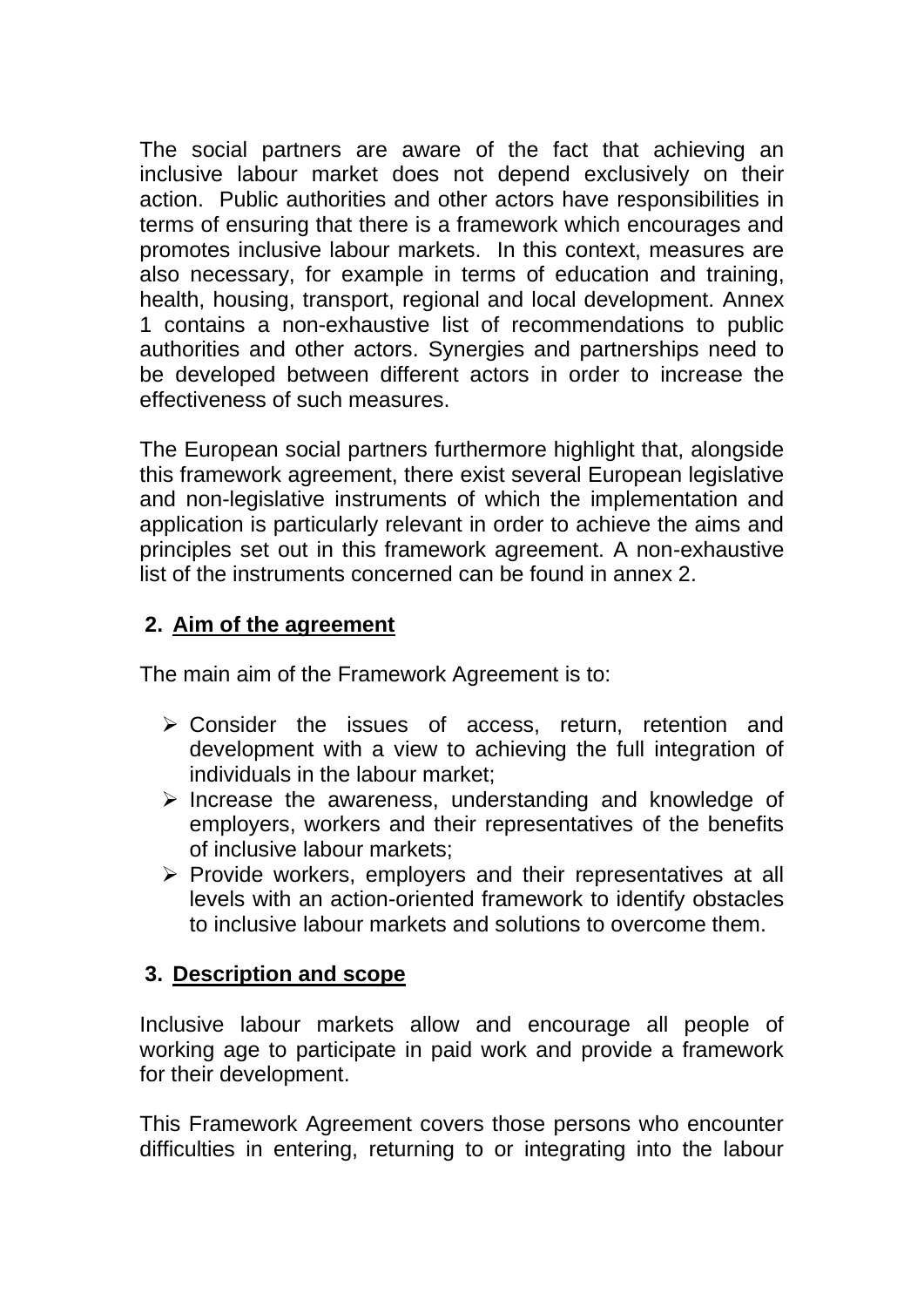market and those who, although in employment, are at risk of losing their job due to the factors referred to below.

The social partners recognise that these people face different challenges which require adapted measures. This Framework Agreement does not focus on specific groups. Instead it provides a general framework focusing on what can be done to enhance labour market inclusion.

Several factors or their combination may encourage or discourage labour market participation. These factors can be contextual, work-related or individual and they may evolve over time. There is no hierarchy between the different factors.

- ➢ Contextual factors are linked to the economic and labour market environment. These may be of structural or geographical nature such as employment opportunities, the existence and quality of care facilities and employment services, transport networks or housing, as well as the interplay between fiscal and social policies.
- ➢ Work-related factors include amongst others work organisation and work environment, recruitment processes, technological evolution and training policies.
- ➢ Individual factors are linked to aspects such as skills, qualification and education levels, motivation, language knowledge, health status and frequent or long unemployment periods.

# **4. Obstacles**

Access, return, retention and development are fundamental steps to achieving the full integration of individuals in the labour market. Active inclusion depends on the way the labour market and society are organised as well as on the capacities, talents and motivation of individuals and organisations. The European social partners have identified obstacles to an inclusive labour market. They do not necessarily occur simultaneously. Whilst not an exhaustive list, the issues set out below constitute challenges to achieving inclusive labour markets.

4.1 Obstacles regarding the **availability of information:**  information regarding job seekers and available jobs, including that notified to employment agencies, whether public or private, as well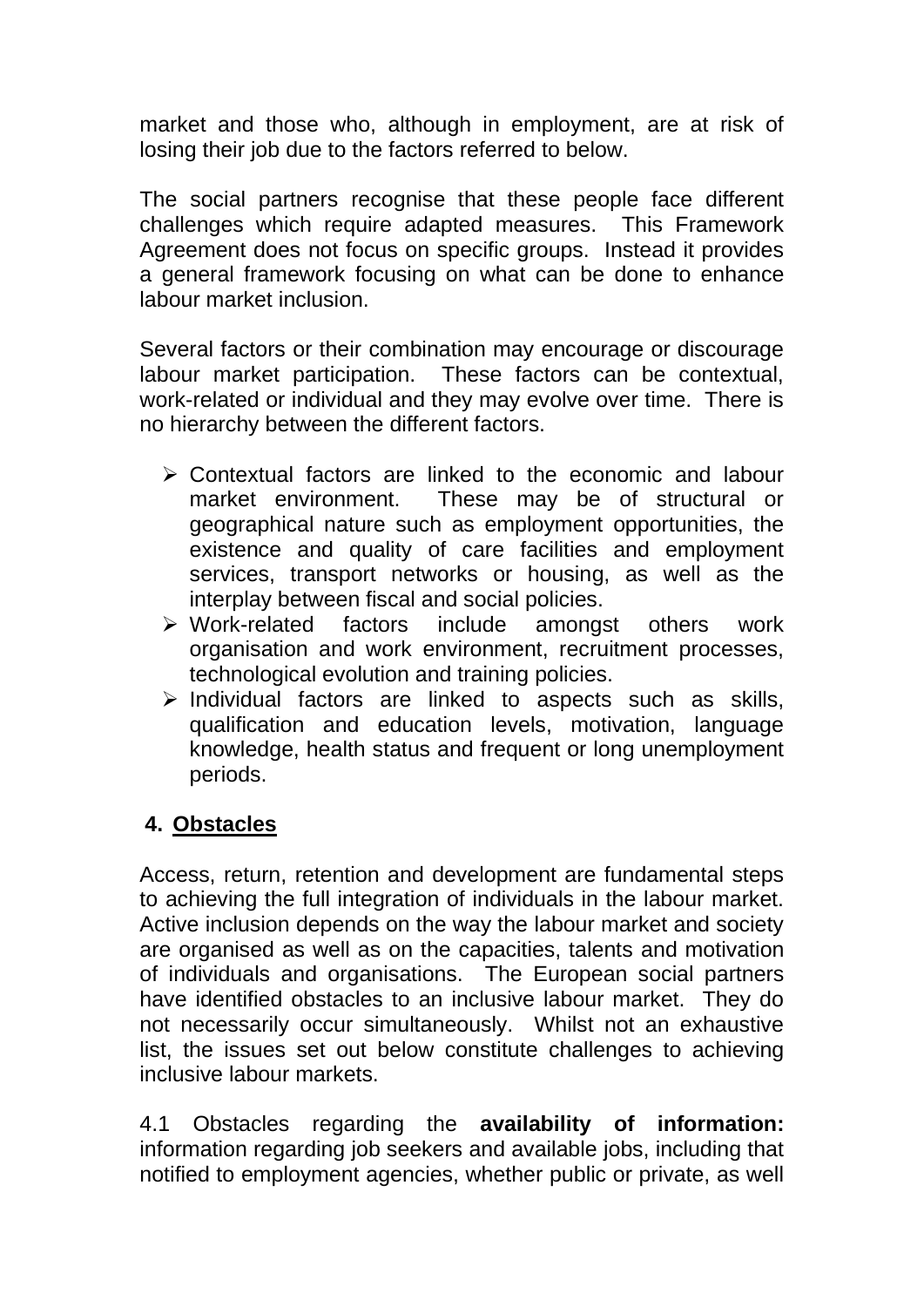as regarding the content and the conditions of the jobs, prospect for career development, training schemes and on how to access advice and guidance are all relevant. The information to employers about the existence of support measures to assist them in filling vacancies and initiatives regarding the image conveyed by a sector or a company are to be taken into account.

4.2 Obstacles regarding **recruitment**: ineffective recruitment methods in attracting a wide diversity of applicants for vacancies without discrimination, the effects on employability of frequent or long absences from the labour market, the existence of special advice and guidance in how to apply for and perform jobs are also identified.

4.3 Obstacles regarding **training, skills and capabilities:** the investment in or access to learning opportunities, the existence and/or recognition of individuals' skills (formal, informal, technical, social, language) and professional experience, the match between the training offered by education systems, vocational methods and the needs of the labour market are also important issues.

4.4 Obstacles regarding **responsibilities and attitudes of employers, workers, their representatives and job seekers:**  motivation, self-confidence, anticipation of and adaptation to change, quality of information, consultation, internal communication and social dialogue, support and accompanying measures for those as identified in clause 3 as well as pressures from management, colleagues, customers and families are another group of obstacles.

4.5 Obstacles regarding **working life:** features such as working conditions and work organisation, work life balance policies and career development prospects are key issues.

4.6 There are also several factors going beyond the sole competences of social partners, which impact on the effectiveness of labour markets in integrating everybody of working age. Such factors, measures and policies can contribute to labour market inclusion and are developed in the recommendations in annex 1.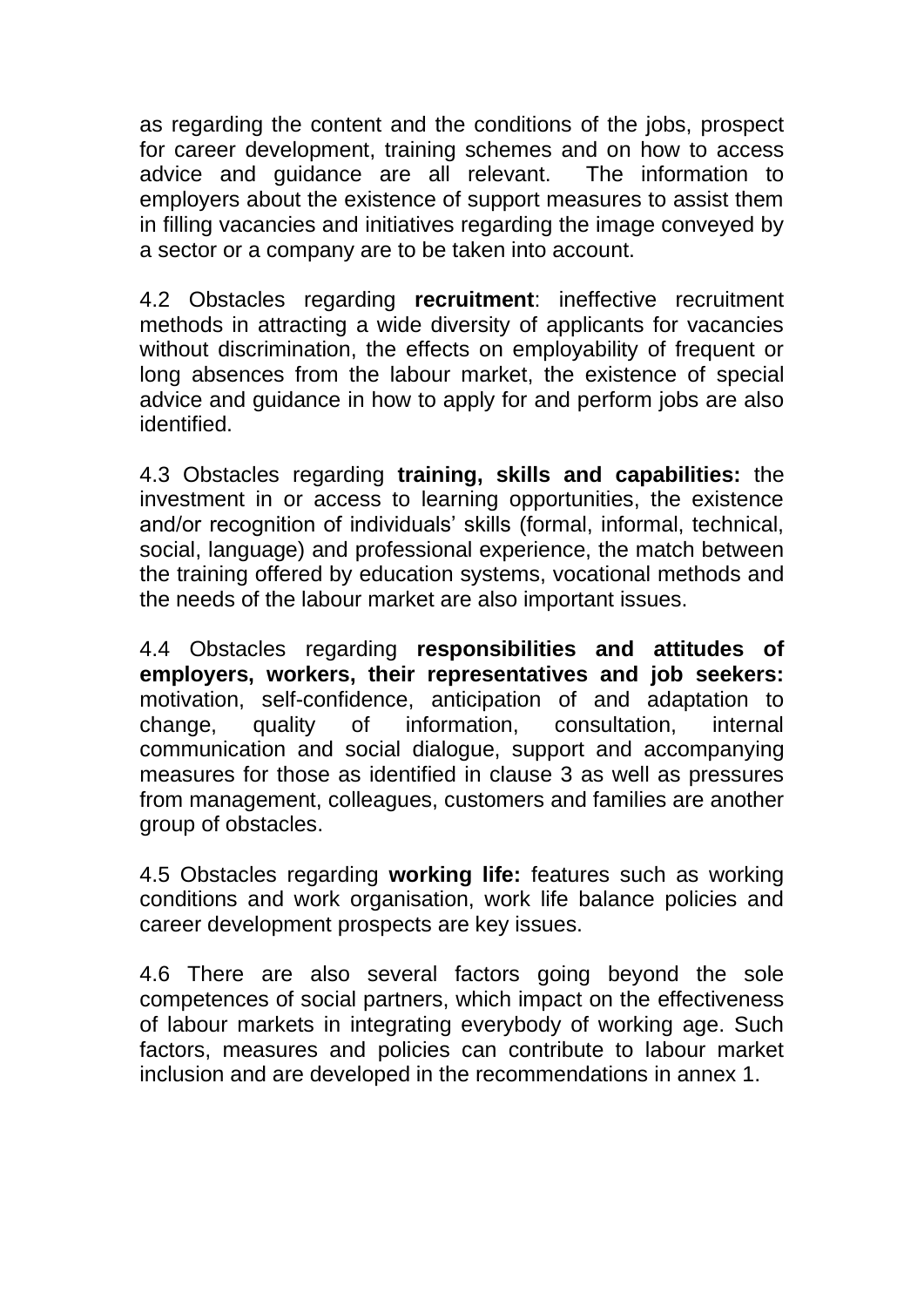# **5. Social partners' actions**

European social partners consider that labour market inclusion is an essential condition for cohesion, including the fight against poverty, and economic success.

As a solution to the obstacles identified, achieving inclusive labour markets entails various measures, actions and/or negotiations at all levels, which can be taken by employers, workers, their representatives, jobseekers and third parties. These should promote the creation of jobs and the employability of workers and jobseekers with a view to integrating all individuals in the labour market.

The European social partners recognise that they have a responsibility to deepen their reflections and engage themselves to find solutions and mobilise their members.

The purpose of their exchanges, joint opinions and recommendations in this field is to strengthen access, retention, return and development of people in a precarious situation in relation to employment.

Such specific measures include for example:

- Organise where relevant awareness-raising campaigns and design action plans to improve and/or restore the image of a sector or occupation(s) in all their aspects;
- Organise where relevant awareness-raising campaigns and design tools to promote the diversity of the workforce;
- Disseminate information about availability of jobs and training schemes;
- Cooperate with the "third sector" to support those who encounter particular difficulties in relation to the labour market;
- Cooperate with education and training systems in order to better match the needs of the individual and those of the labour market, including by tackling the problems of basic skills (literacy and numeracy), promoting vocational education and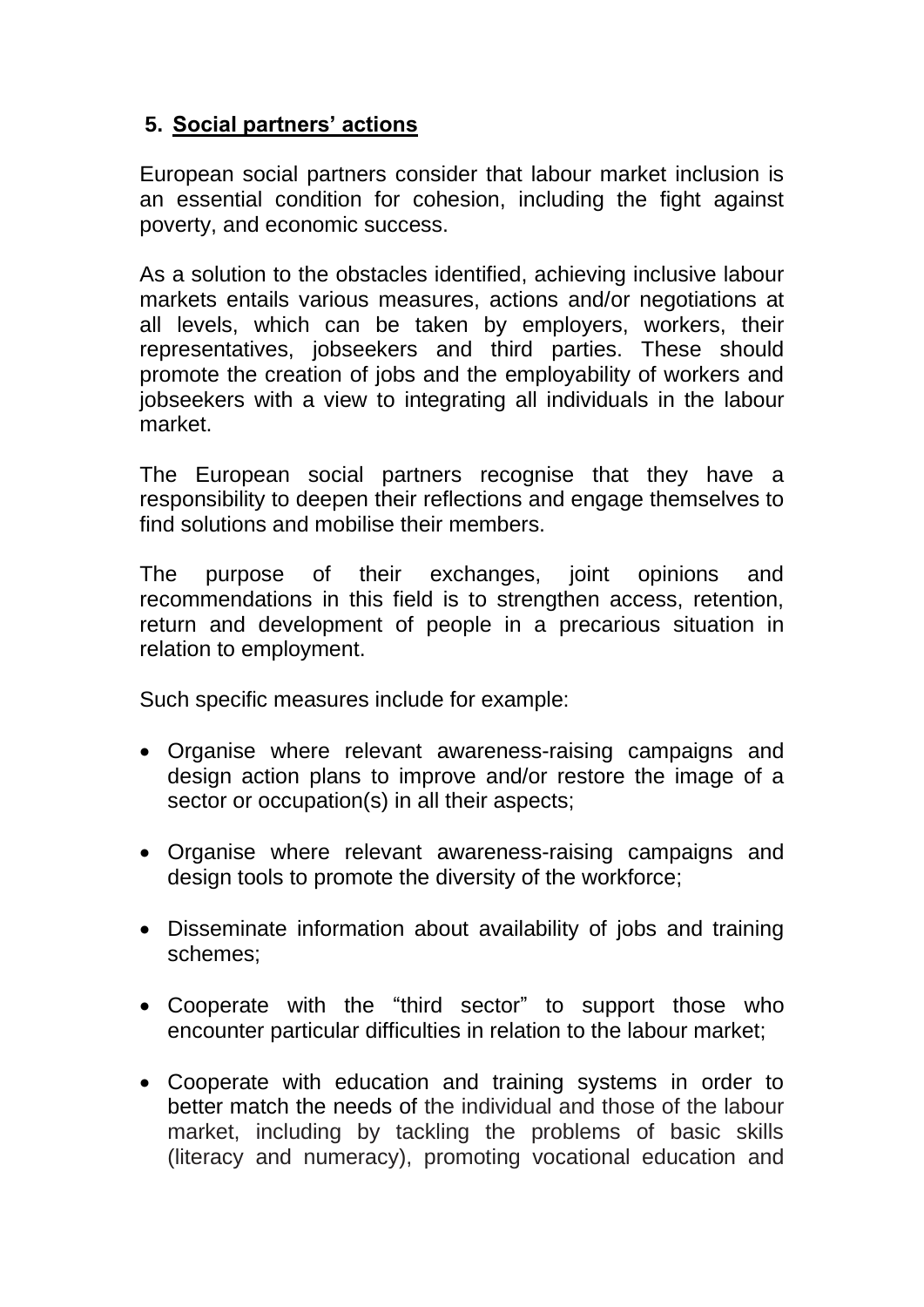training and measures to ease the transition between education and the labour market;

- Implement specific and effective recruitment methods and induction policies as well as ensure the right working conditions to welcome and support new entrants in the enterprise;
- Introduce individual competence development plans (in line with the framework of actions for the lifelong development of competences and qualifications) jointly elaborated by the employer and the worker, taking into account the specific situation of each employer, particularly SMEs, and worker. These plans identify the required competences of the worker in a given work situation; and, with shared responsibilities according to the individual situation, actions to develop the worker's competences.
- Improve transparency and transferability, both for the worker and for the enterprise, in order to facilitate geographical and occupational mobility and to increase the efficiency of labour markets:
	- ➢ By promoting the development of means of recognition and validation of competences,
	- ➢ By improving the transferability of qualifications to ensure transitions to employment;
- Promote more and better apprenticeship and traineeship contracts

#### **6. Implementation and follow-up**

This framework agreement is an autonomous initiative and the result of negotiations between the European social partners as part of their social dialogue work programmes for 2006-2008 and 2009-2010.

In the context of article 155 of the Treaty, this autonomous European framework agreement commits the members of BUSINESSEUROPE, UEAPME, CEEP and ETUC (and the liaison committee EUROCADRES/CEC) to promote and implement it in accordance with the procedures and practices specific to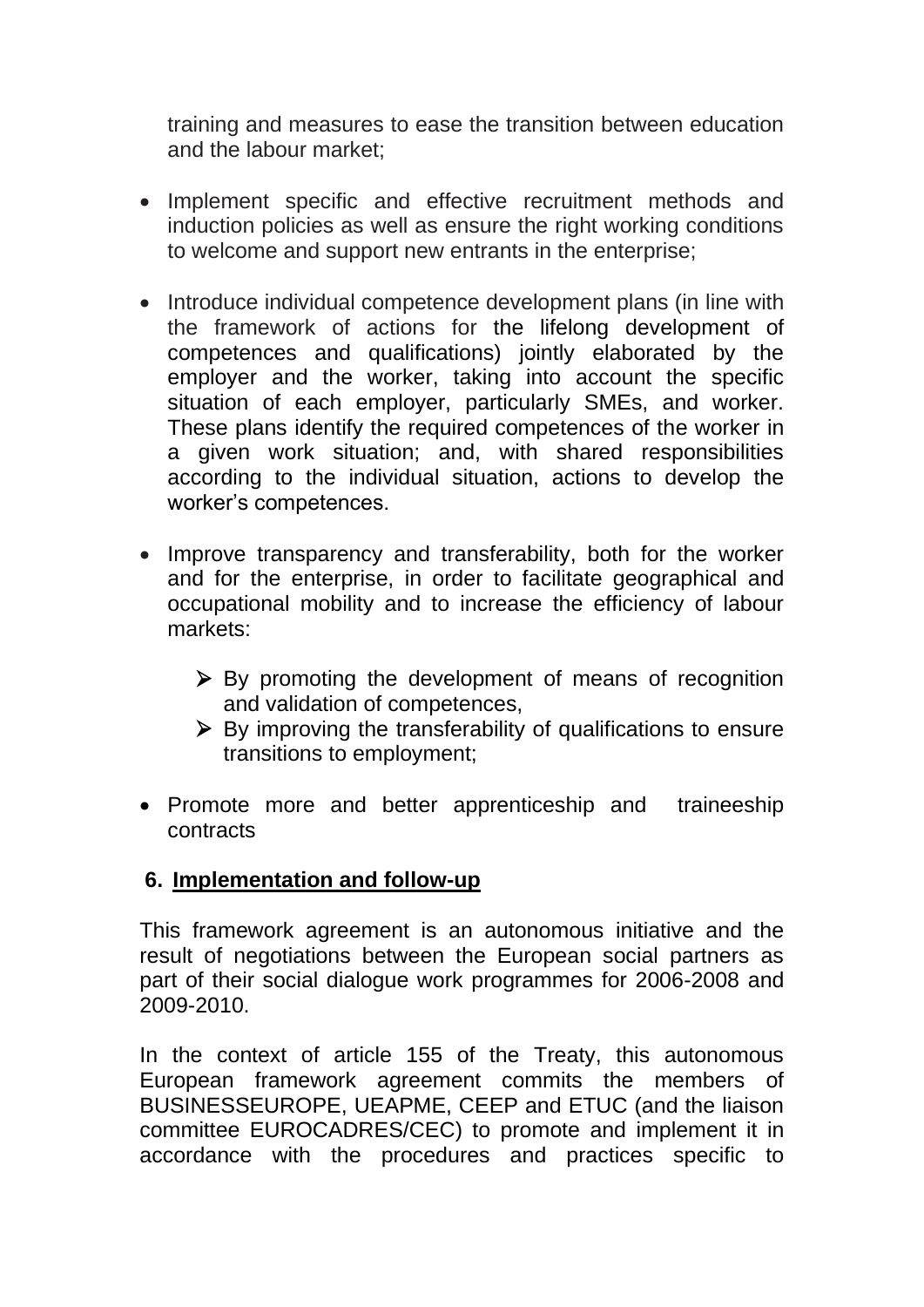management and labour in the Member States and in the countries of the European Economic Area.

The signatory parties also invite their member organisations in candidate countries to implement this agreement.

The implementation of this agreement will be carried out within three years after the date of signature of this agreement.

Member organisations will report on the implementation of this agreement to the Social Dialogue Committee. During the first three years after the date of signature of this agreement, the Social Dialogue Committee will prepare and adopt a yearly table summarising the on-going implementation of the agreement. A full report on the implementation actions taken will be prepared by the Social Dialogue Committee and adopted by the European social partners during the fourth year.

The signatory parties shall evaluate and review the agreement any time after the five years following the date of signature, if requested by one of them.

In case of questions on the content of this agreement, member organisations involved can jointly or separately refer to the signatory parties, who will jointly or separately reply.

When implementing this agreement, the members of the signatory parties avoid unnecessary burdens on SMEs.

Implementation of this agreement does not constitute valid grounds to reduce the general level of protection afforded to workers in the field of this agreement.

This agreement does not prejudice the right of social partners to conclude, at the appropriate level, including European level, agreements adapting and/or complementing this agreement in a manner which will take note of the specific needs of the social partners concerned.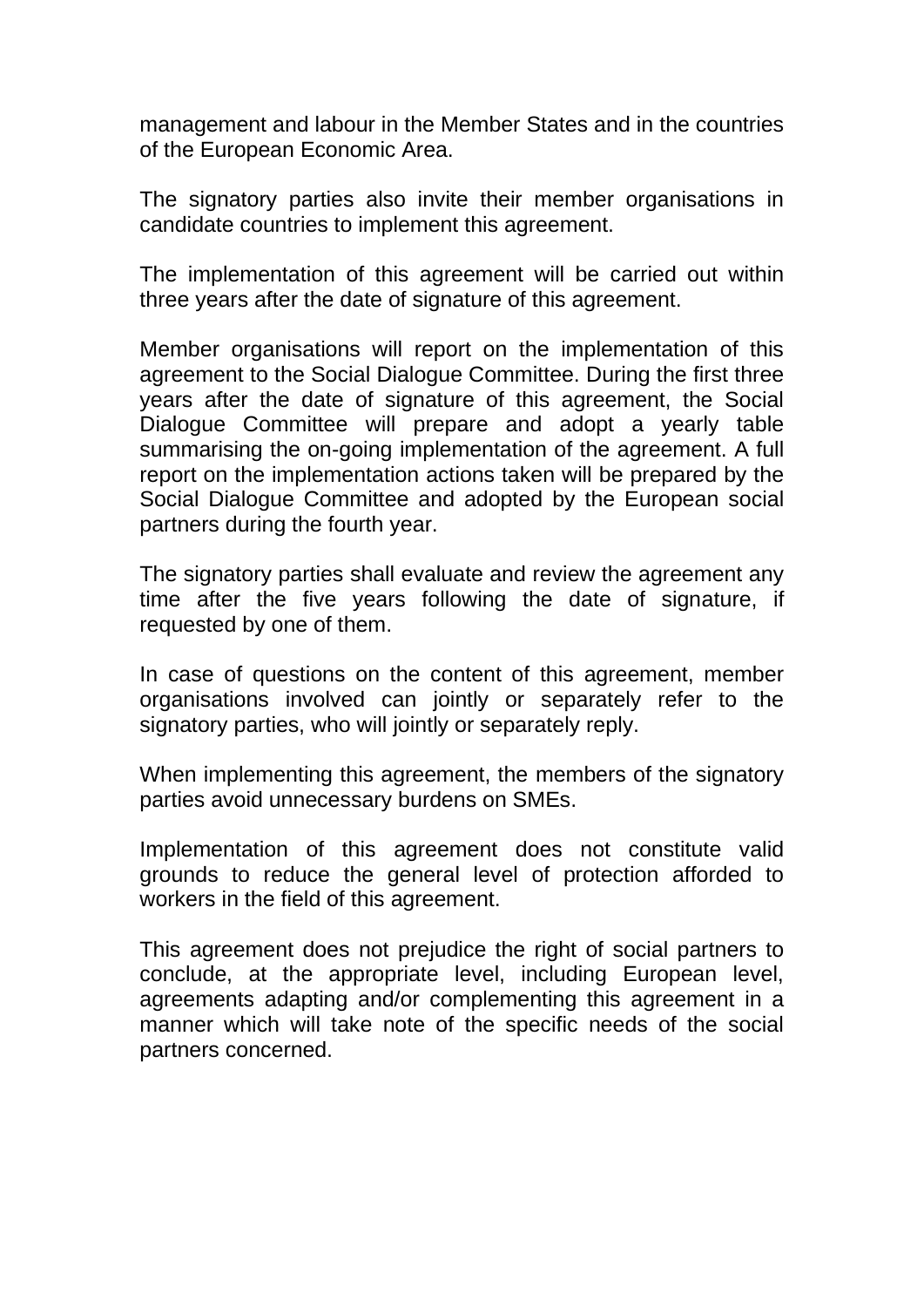## **Annex 1: Recommendations to public authorities and other actors**

The European social partners recommend that the Member States should design and implement comprehensive policies to promote inclusive labour markets. Wherever possible and taking into account national specificities, social partners must be involved at the appropriate level in measures to address:

#### **1. The extent and quality of specific transitional measures for people who encounter difficulties in the labour market**

- Provide support and incentives for people furthest from the labour market to find a job;
- Provide support and incentives for employers to hire people furthest from the labour market and empower social partners to remove obstacles to employing such people;
- Develop or upgrade skills and address educational disadvantages through tailored education and training;
- Ensure equal access to health, education, housing and social security services as well as access to the basic utilities that play an important role in alleviating and addressing the impact of social exclusion;
- Make effective use of existing financial instruments, including the European Social Fund, to promote and fund policies aimed at the integration of disadvantaged people in employment.

# **2. The effectiveness of employment and career advice services**

- Increase the availability and quality of career advice services to help and support jobseekers to find a job and provide workers with the necessary skills;
- Create the necessary resources to develop high-quality active labour market policies aimed at an early activation of the unemployed so as to improve their skills and minimise unemployment spells;
- Provide additional tailor-made measures to prevent or curb long-term unemployment;
- Improve the quality of activation measures in order to maximise their efficiency and effectiveness.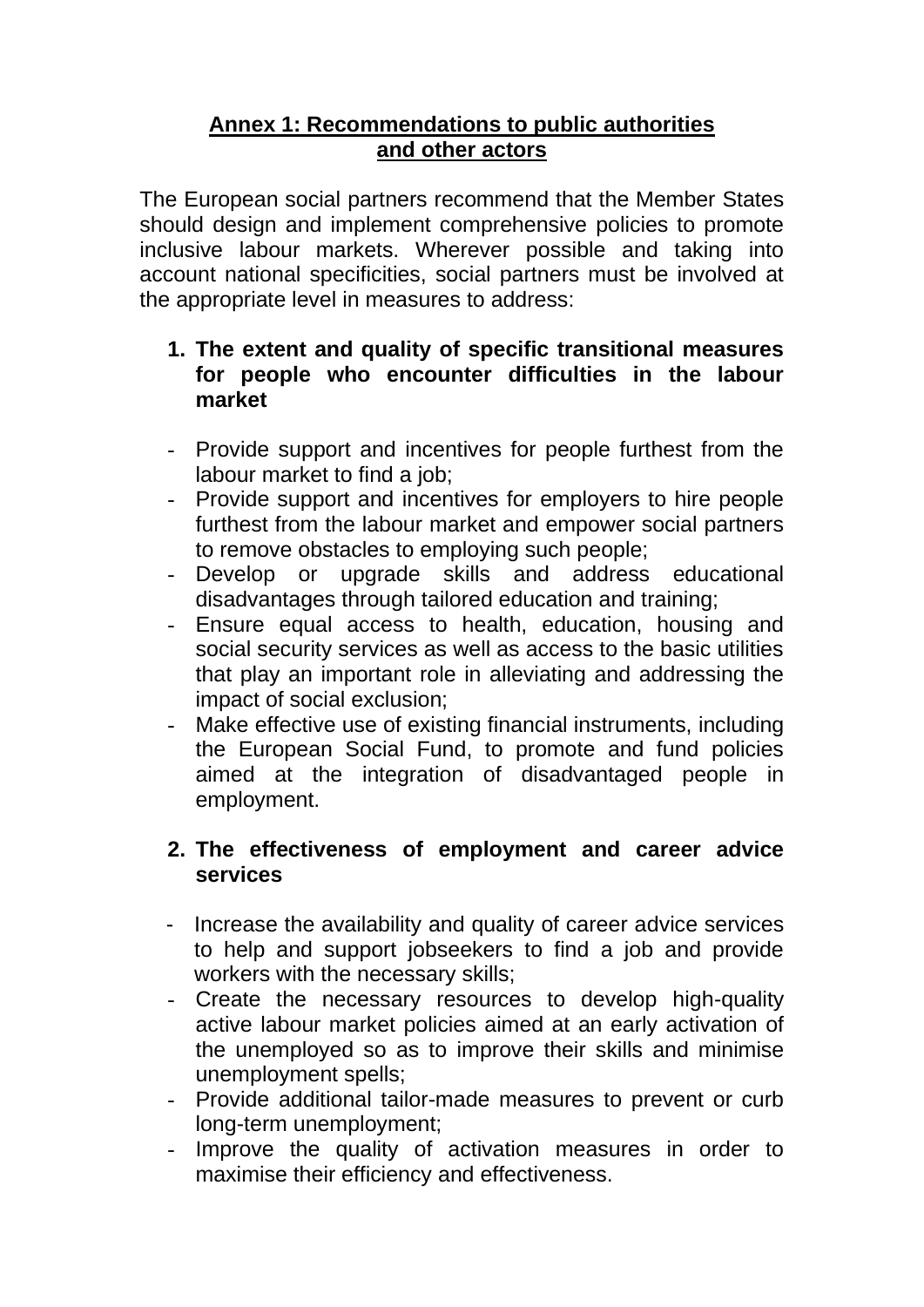# **3. Education and Training**

- Make education and training systems better adapted to the needs of the individual and the labour market;
- Promote the parity of esteem and the permeability between vocational education and training and other forms of education, including higher education;
- Increase the effectiveness and equity of educational systems with a view to reducing the number of early school leavers;
- Enhance the active participation of adults in further education and training, independent of their previous educational attainments;
- Improve the availability and quality of adequate training offers for individuals and employers, in particular taking into account the needs of SMEs and of people with the least qualifications;
- Improve the transparency and recognition of education and training qualifications at EU level;
- Support training schemes that better match job requirements and lead to qualifications in order to avoid whenever possible the loss of competences and/or jobs.

# **4. The adequacy of investment in territorial development**

Support effective and full use of Community instruments, be it to develop regional infrastructures or to support transitions in sectors and areas affected by structural changes, such provided by the European Social Fund (ESF), the European Regional Development Fund (ERDF) and the European Globalisation Adjustment Fund (EGF).

# **5. The adequacy of access to transport / care / housing / education**

- Ensure the availability, affordability, sustainability and quality of social and physical infrastructures such as transport, care, schools and housing;
- Put in place the framework to develop workplace practices improving the work/life balance and in this way promote full use of the productive potential of the European labour force.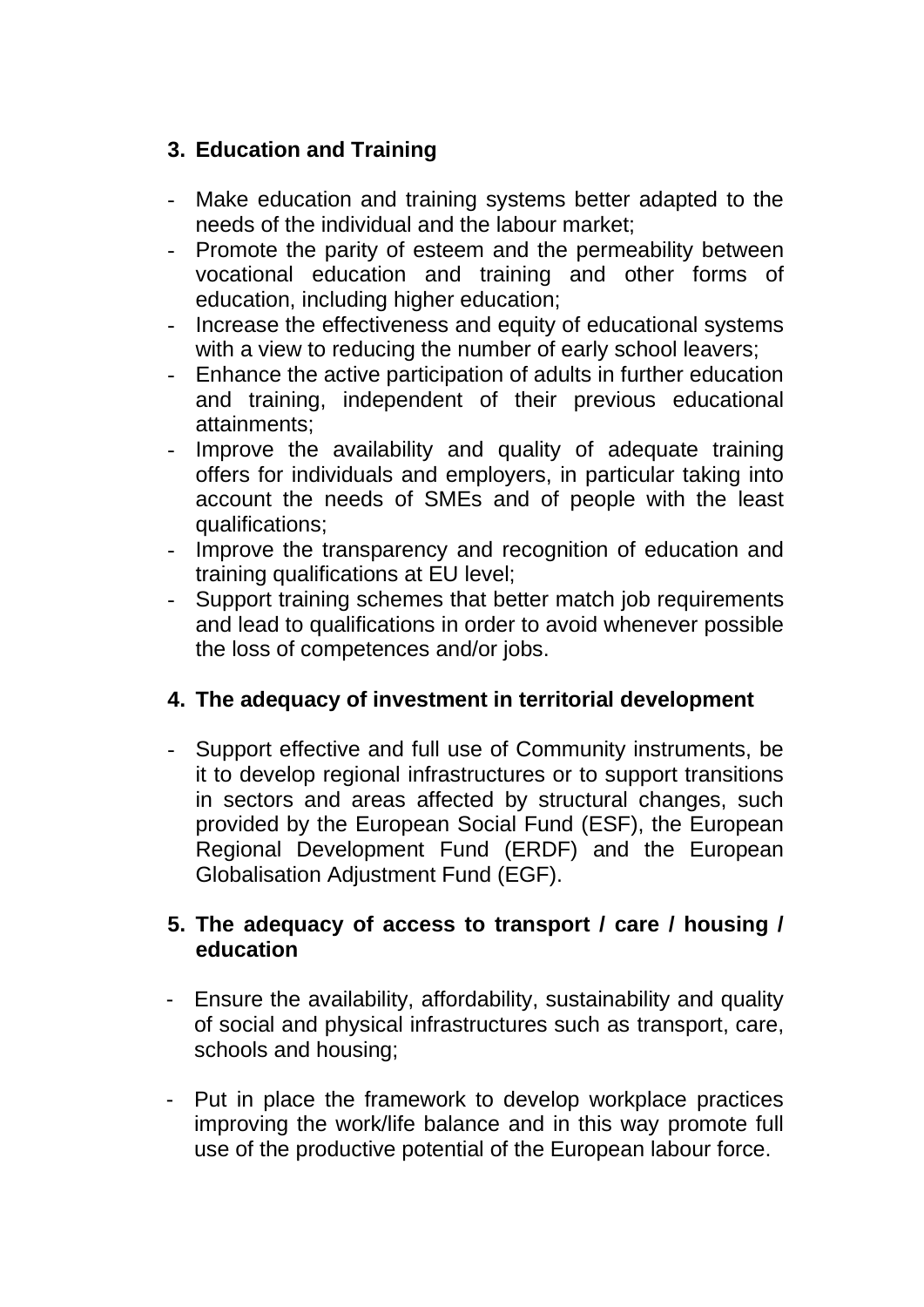### **6. The relative ease or difficulty of starting, sustaining and expanding businesses**

- Facilitate business creation and development in order to maximise the potential for job creation in the EU. An improved environment should allow entrepreneurs to invest in sustainable businesses;
- Ensure transparent information and minimise administrative burden and give adequate support for starters.

# **7. The role of tax and benefit systems**

- Examine and, where needed, implement the conditions so that the taxation and benefit systems aim to help people to enter, remain and develop in the labour market.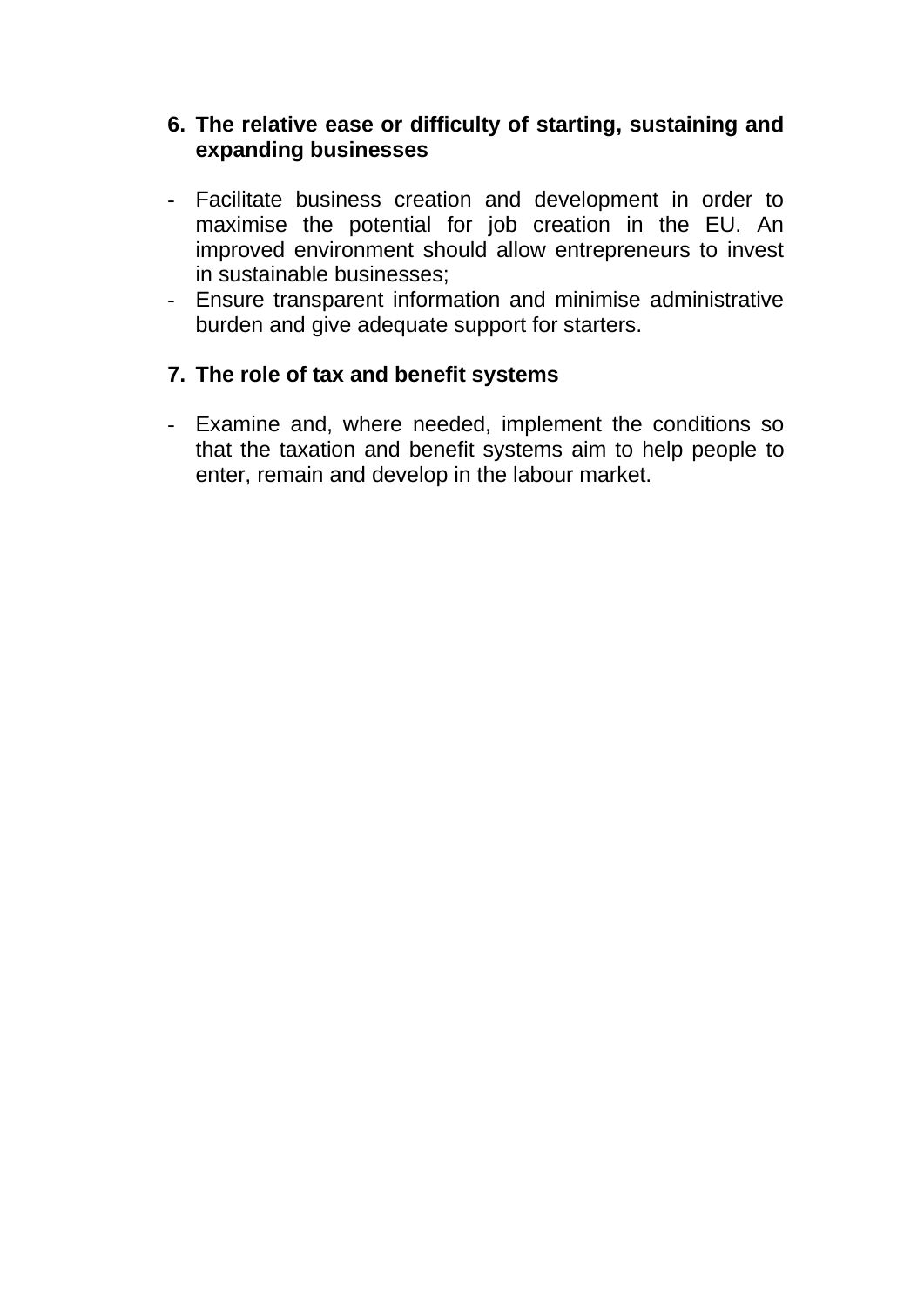# **Annex 2: References**

As mentioned in Clause I on "Introduction", the European social partners consider that, alongside this framework agreement, there exist several European legislative and non-legislative instruments whose implementation and application is particularly relevant in order to achieve the aims and principles set out in this framework agreement.

European social partners' texts

Framework of actions on for the lifelong development of competencies and qualifications (28/02/2002)

Framework agreement on telework (16/07/2002)

Framework agreement on work-related stress (08/10/2004)

Framework of actions on gender equality (01/03/2005)

Framework agreement on harassment and violence at work (26/04/2007)

Joint analysis on the key challenges facing European labour markets (18/10/2007)

Decisions/Recommendations/Conclusions

Council Conclusions of 30 November 2009 "Promoting labour market inclusion – Recovering from the crisis and preparing for the post-2010 Lisbon Agenda"

Commission Recommendation of 3 October 2008 on the active inclusion of people excluded from the labour market 2008/867/EC *(Official Journal L 307, 18/11/2008 P. 0011-0014).*

Council Decision of 12 July 2005 on Guidelines for the employment policies of the Member States (2005/600/EC) **(***Official Journal L 205, 06/08/2005 P. 0021 – 0027)* (in particular *Guideline No 19: Ensure inclusive labour markets, enhance work attractiveness, and make work pay for job-seekers, including disadvantaged people, and the inactive)*